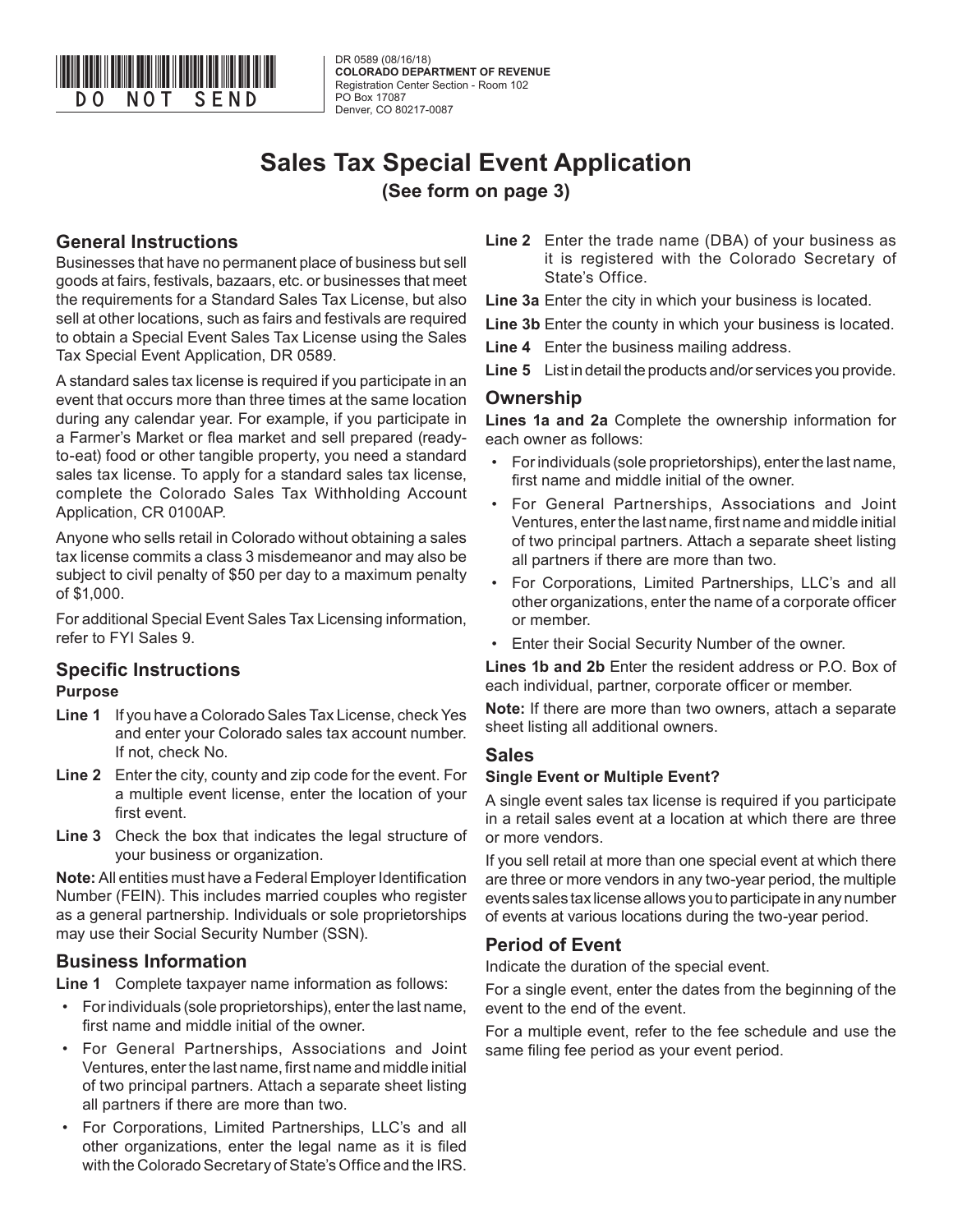

DR 0589 (08/16/18) **COLORADO DEPARTMENT OF REVENUE** Registration Center Section - Room 102 PO Box 17087 Denver, CO 80217-0087

# **Sales Tax Special Event Application (Instructions continued)**

### **Fees**

The fee for a Single Event License is \$8 per event.

The fee for a Multiple Event License is \$16 for a two-year period. The fee is prorated in increments of six months if the license is purchased after June 30 in an even-numbered year or anytime during an odd-numbered year.

#### **Multiple Event Fee Schedule**

| Fee     |
|---------|
| \$16.00 |
| \$12.00 |
| \$8.00  |
| \$4.00  |
|         |

**Note:** There is no fee for vendors who already have a standard sales tax license.

## **Payment Information**

Make check payable to the Colorado Department of Revenue.

Sign, title and date the application and mail it with your payment (if any) to:

Colorado Department of Revenue Registration Center Section - Room 102 PO Box 17087 Denver, CO 80217-0087

Retain a copy of this application for your records. This copy will serve as your temporary license until you receive your official license.

You may also apply in person at one of our service centers:

- Denver 1375 Sherman St.
- Colorado Springs 2447 N. Union Blvd.
- Fort Collins 3030 S. College Ave.
- Grand Junction 222 S. 6th St. Room 207 or 208
- Pueblo 827 W. 4th St. Suite A

Bring two completed copies of the application and applicable payment in check or money order form when applying at one of the service centers.

Service center hours may vary; visit our Taxation Web site for more information at *Colorado.gov/Tax.* All walk-in applicants, including out of state residents, must provide valid proof of identification. Valid proof includes a legible copy of a Colorado Driver's License, Colorado Identification Card, United States Passport, Resident Alien Card (indicating eligibility for employment), United States Naturalization papers, and/or Military Identification Card.

#### **Tax Education**

Free public tax classes are offered in our Taxpayer Service Center locations. Please visit the Education page of the Taxation Web site to view current schedules and to register.